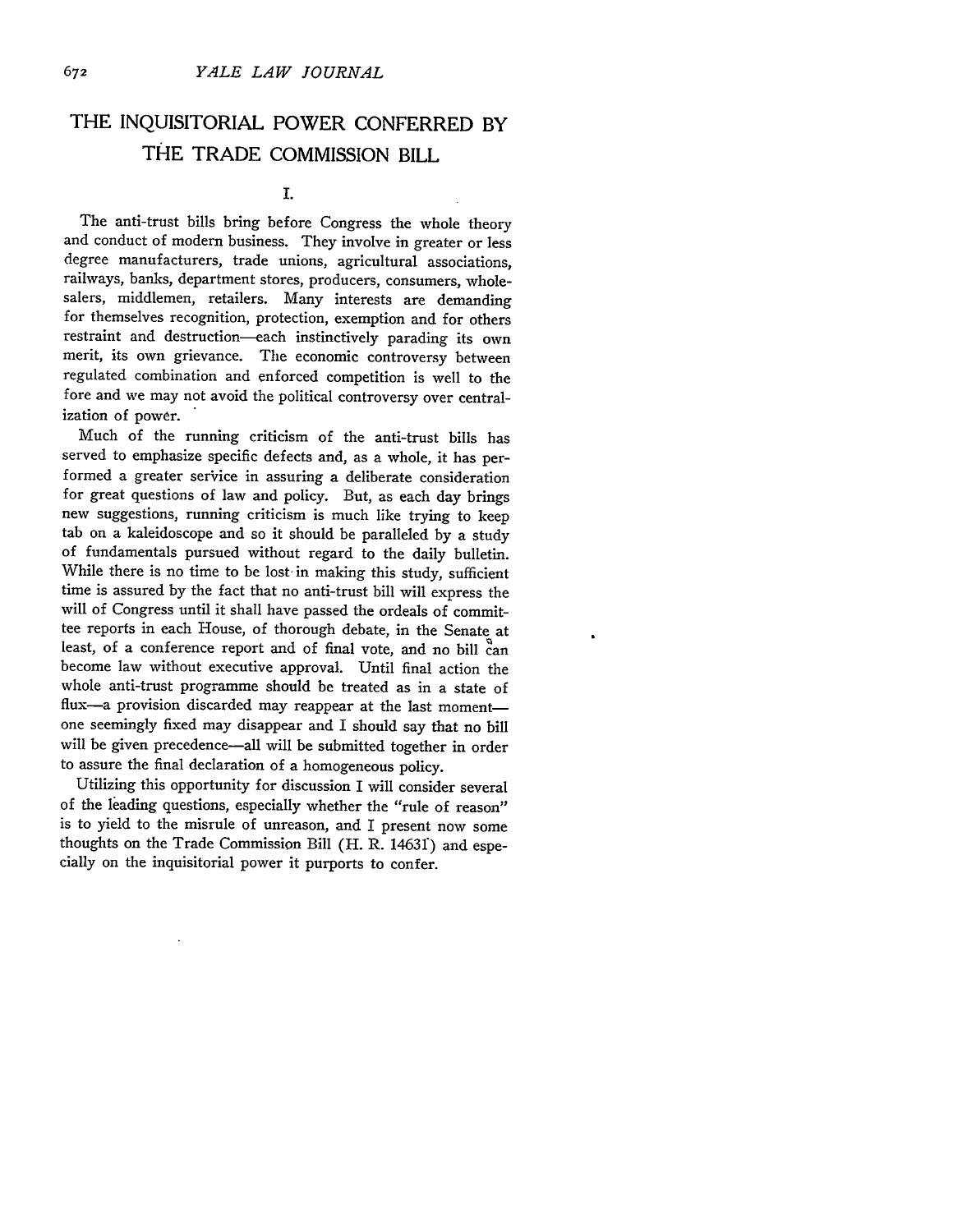673

#### II.

The bill in question which was introduced March 16 with the approval of the House Committee on Interstate Commerce is, so far as this committee is concerned, substituted for H. R. 12,120 of January *22.*

By Section 3 there is "vested" in the commission all the existing powers, authority and duties of the Bureau of Corporations and of the Commissioner of Corporations contained in an act entitled, "an act to establish the Department of Commerce and Labor," approved February 14, 1903, and all amendments thereto, and contained in resolutions of the United States Senate passed on March 1, 1913, on May *27,* 1913, and on June 18, 1913." Turning to the Bureau Act we read: "The said commissioner shall have power and authority to make, under the direction and control of the Secretary of Commerce and Labor, diligent investigation into the organization, conduct and management of the business of any corporation, joint stock company or corporate combination engaged in the commerce among the several states and with foreign nations, excepting common carriers subject to an "Act to Regulate Commerce, approved February fourth, eighteen hundred and eighty-seven, and to gather such information and data as will enable the President of the United States to make recommendations to Congress for legislation for the regulation of such commerce, and to report such data to the President from time to time as he shall require; and the information so obtained or as much thereof as the President may direct shall be made public."

By Section 9 "Every corporation, engaged in commerce, excepting corporations subject to the Acts to regulate commerce, which, by itself or with one or more other corporations owned, operated, controlled, or organized in conjunction with it so as to constitute substantially a business unit, has a capital of \$5,- 000,000 or more, or has less capital and belongs to any class of corporations which the commission may make, shall furnish to the commission annually, such information, statements, and records of its 'organization, bondholders and stockholders, and financial condition, and also such information, statements and records of its relation to other corporations and its business and practices while engaged in commerce as the commission shall require, and the commission may, to enable it the better to carry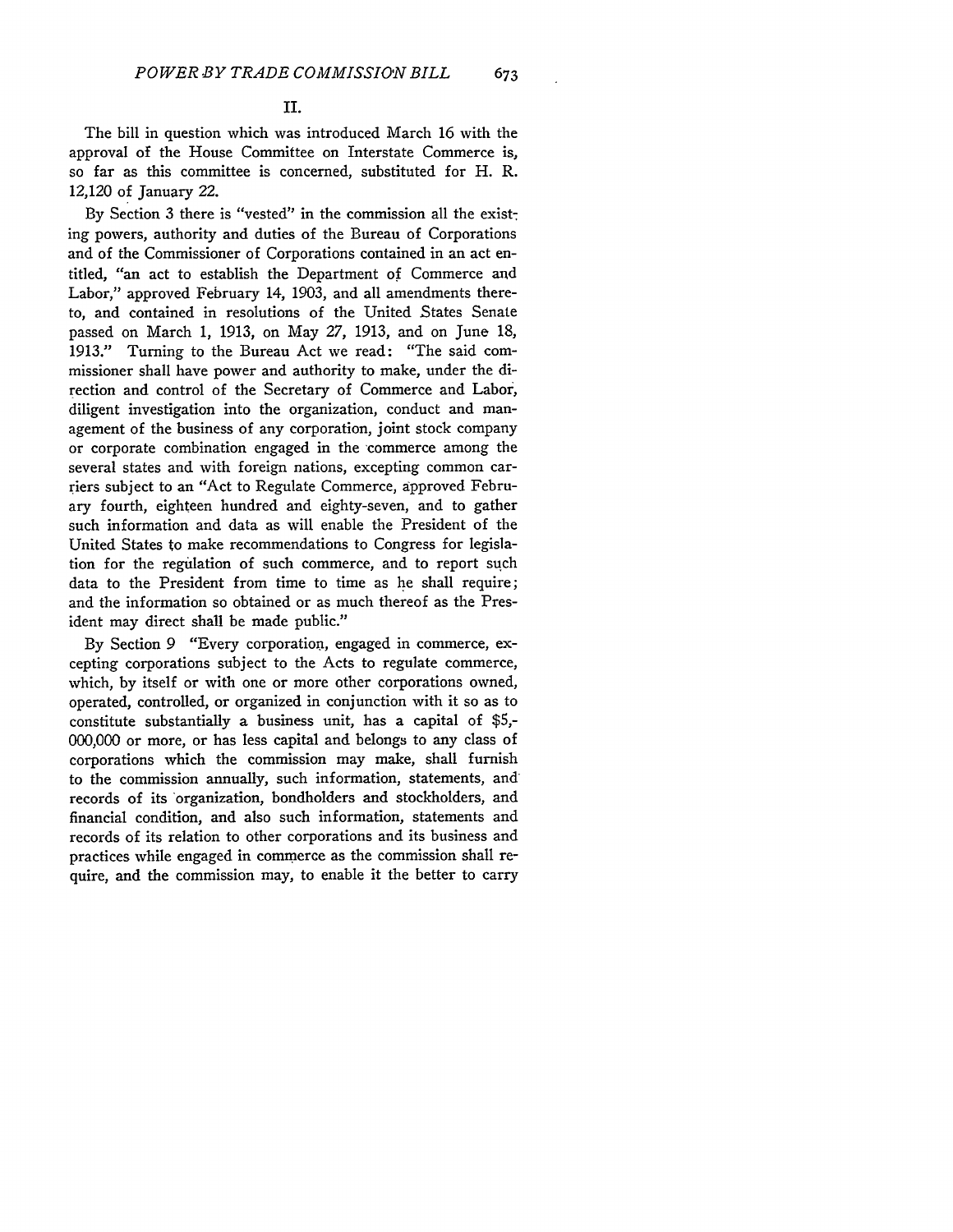out the purposes of this Act, prescribe as near as may be a uniform system of annual reports."

By Section 10 "The commission shall, upon the direction of the President, the Attorney General, or either House of Congress investigate the organization, management, and business of any corporation while engaged in commerce, to aid in ascertaining whether or not the corporation investigated is violating the acts relating to restraint of trade. And the commission shall make a report of such investigation, which may include recommendations for readjustment of business in order that said corporation may thereafter maintain its organization, management, and conduct of business in accordance with law. Reports made after investigation may be made public in the discretion of the commission."

By Section 11 "When in the course of any investigation made under this act the commission shall obtain information concerning any unfair competition or practice in commerce not necessarily constituting a violation of law by the corporation investigated, it shall make report thereof to the President, to aid him in making recommendations to Congress for legislation in relation to. the regulation of commerce, and the information so obtained and the report thereof shall be made public only upon the direction of the President."

By Section 12 "Tn any suit in equity brought by or under the direction of the Attorney General, as provided in the acts relating to restraint of trade, the court in which said suit is pending may at any time during the progress of the case refer to the commission any question arising in the litigation )r any proposed decree therein, whereupon the commission shall investigate the matters referred to it and shall make a full report of its investigation to the court."

## III.

The power given the commission by Section 9 to make "any class of corporation" among those of less than \$5,000,000 capital and take jurisdiction of them suggests constitutional difficulty.

The rule against delegating legislative power to administrative bodies has come to be more liberally construed under the tremendous pressure of the functions assumed by the modern state but the principle and the range of their jurisdiction-whether of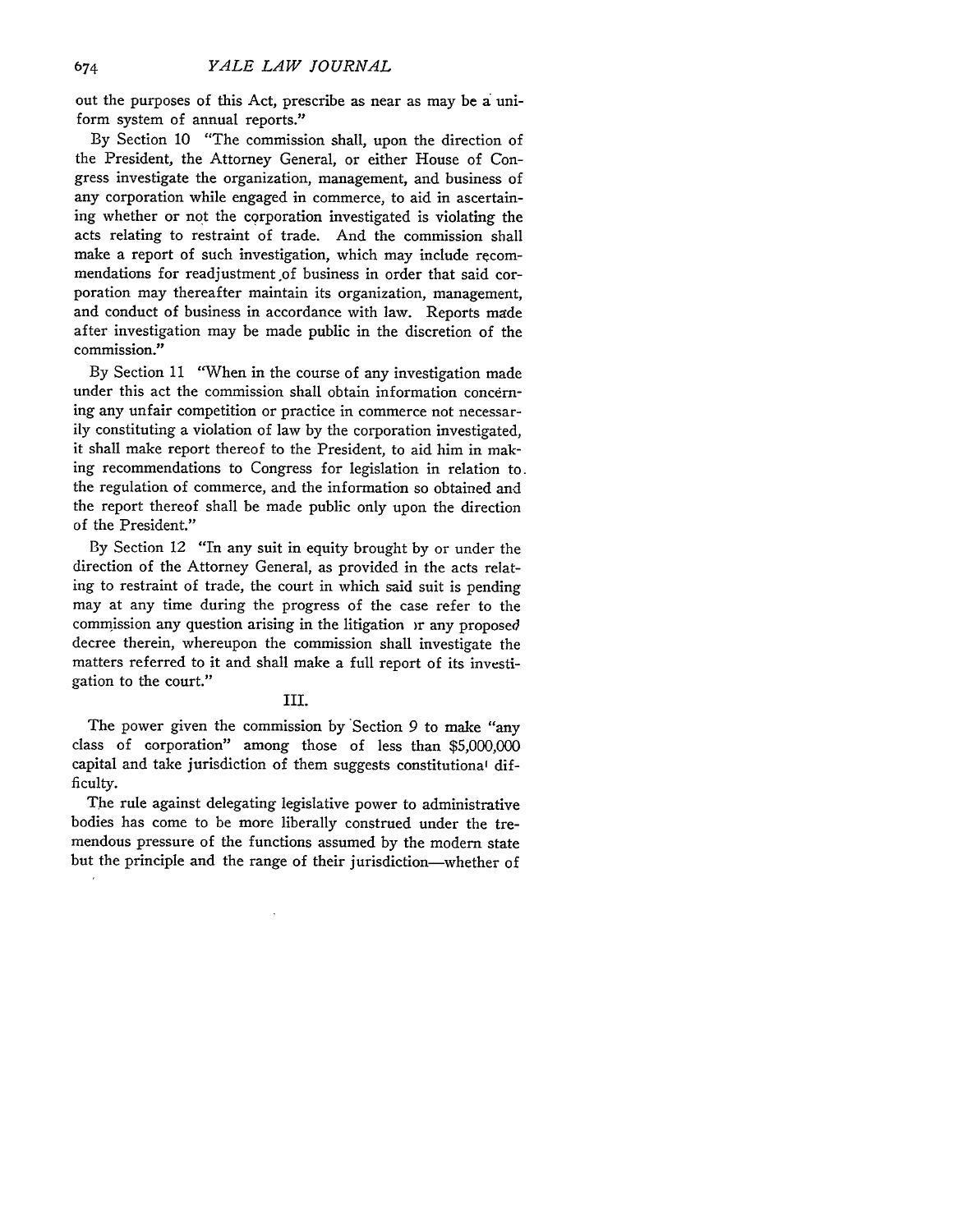persons or matters-should, if not fully mapped out by the legislature, be indicated sufficiently to preclude a loose right of selection. For if an act of the body be not rooted in jurisdiction duly conferred by the law-making authority it is without warrantand this is equally true of classification for jurisdictional purposes.

The commission, however, appears to be free to select some, or to embrace all corporations of less than \$5,000,000 capital by means of one or more classifications formed at pleasure. It may surprise Congress by following its lead and classify by capital-more than \$4,000,000-\$500,000-\$100,000. It may classify generally, as by gross returns of whatever amount; or specially, as by industries-mines, mail order houses, steel companies, department stores, etc. It may classify permanently, for regular reports, etc., or temporarily for a special exploring operation. Whether any or all of the thousands of corporations below the \$5,000,000 mark shall be within or without the law is left to the taste and fancy of the commission.

What is meant by the permission accorded the courts in Section 12 to refer to the commission "any question arising in the litigation"? Many questions arise. What sort is it supposed a court would deem the regular judicial machinery less competent to deal with than a body without judicial power, without legal training-an administrative body immersed in the multitudinous details of corporate industry? If, as we assume, the commission is supposed to be able to obtain outside the court better evidence than the Department of Justice can present inside, what are the defendant's position and rights? Will there be a proceeding before the commission? Will the commission make private inquiry, and what shall be the evidentiary status of its report?

Vested with all the inquisitorial powers of the Bureau of Corporations the commission is freed from a wholesome restriction imposed on the Bureau in the matter of publicity. While the Bureau reports to the President, who may give out information at his discretion, "the information obtained by the commission in the exercise of the powers, authority and duties conferred upon it by this [third] section may be made public at the discretion of the commission."

According to newspaper report *(Evening Post,* March 18), Mr. Covington, chairman of the sub-committee that framed the Bill, says: "The independent initiative of the commission is preserved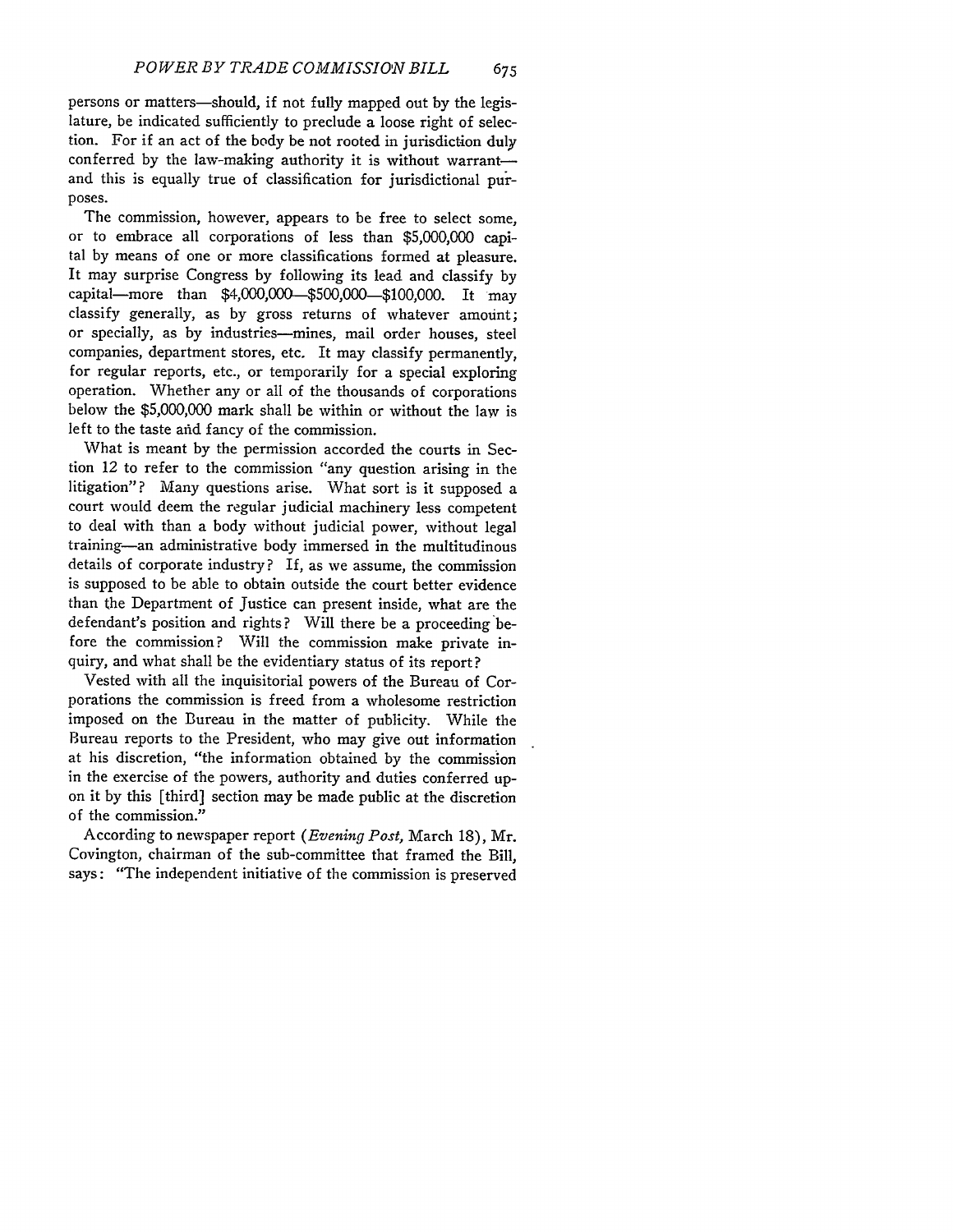in every part of the bill except the single section in which the commission is made the investigating agent of the President, the Attorney General or either House of Congress to report to them the facts found as to alleged violations of the Anti-Trust laws. There is nowhere in the bill any restriction on the independent powers which may be constitutionally exercised by the commission to make investigations of any sort, and to make public the facts disclosed in its discretion. In fact, this discretion is simply to safeguard the public by withholding information which discloses such violations as will warrant prosecution through the Department of Justice, and when the publicity might gravely prejudice the government's case." Stating that the provision for the punishment of persons unlawfully disclosing information does not apply to newspapers he says: "That section is simply to punish officials or employees of the commission who may without authority betray information which happens to be a proper trade secret or the disclosure of which would impede the government in trust prosecutions." Are we to infer that "proper trade secrets" may be published by "authority?"

I have noted what are, in my opinion, certain defects in the Trade Commission Bill. These may be cured without substantially affecting its main function and I have dealt briefly with them because this function is my theme-the exercise of inquisitorial power.

#### **IV.**

Properly to appreciate the inquisitorial power of the Trade Commission we compare this body with the Interstate Commerce Commission on the one hand and the Bureau of Corporations on the other.

The Interstate Commerce Commission has jurisdiction over practically all common carriers engaged in interstate commerce. These carriers are, generally, corporations, but the occasional partnership and the possible individualistic enterprise are as fully within the jurisdiction. And all, because they perform the "public service" of transportation, are subject to a larger public regulation than are those persons, corporate or individual, who engage in ordinary business.

The Bureau has jurisdiction over all "corporations, joint stock companies and corporate combinations" engaged in interstate commerce excepting common carriers and the Trade Commission over "corporations" only, with a similar exception.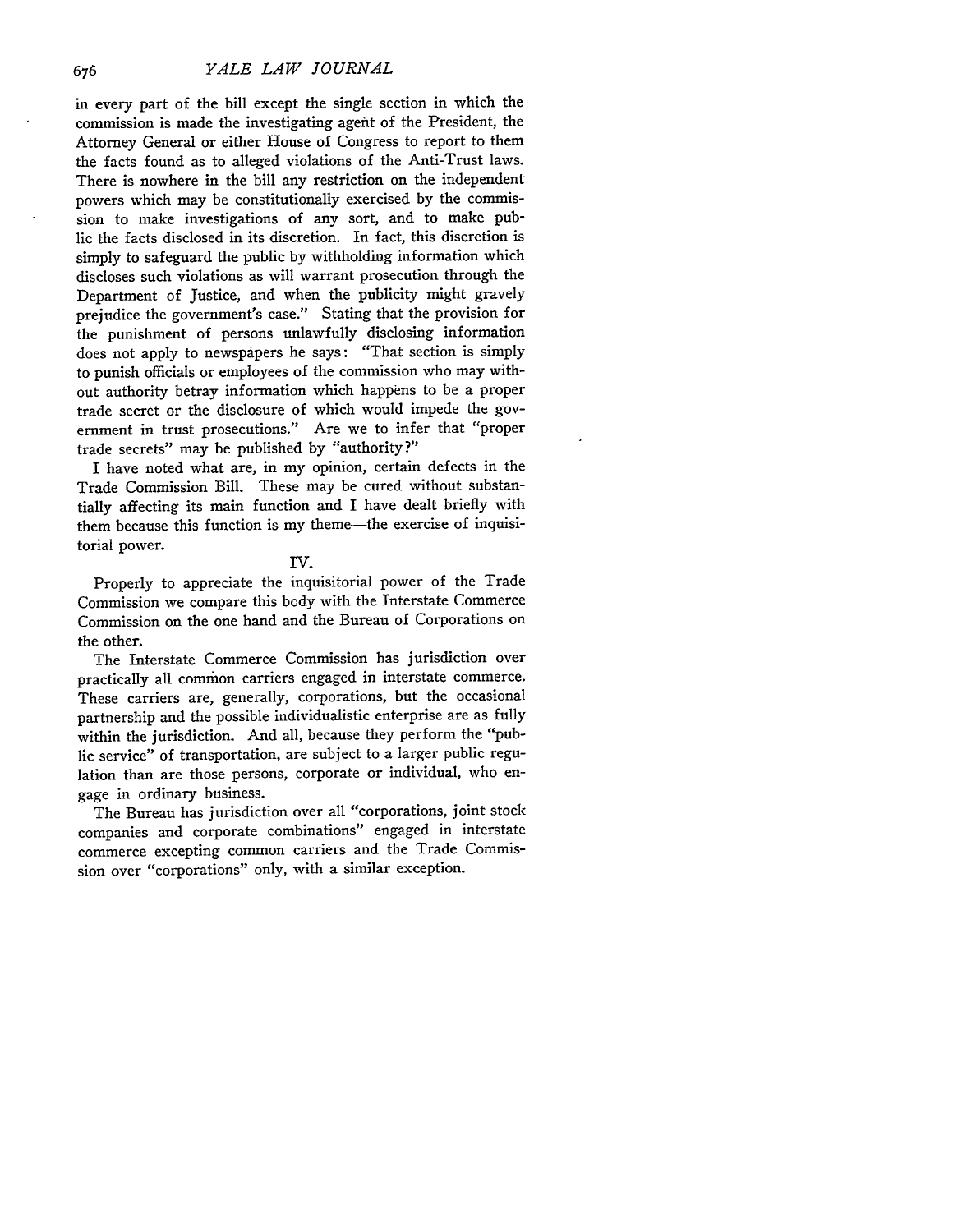The Interstate Commerce Commission is essentially a regulating body-prescribing rules and issuing orders in respect of interstate transportation, especially by rail.

The sole function of the Bureau and the main function of the Trade Commission is to obtain information, the one in aid of legislation, the other, both in aid of legislation and for detecting violations of the Anti-Trust Act.

The Interstate Commerce Commission is sharply differentiated from the other bodies in question. It has jurisdiction over certain common carriers, corporate or otherwise, engaged in the public service of interstate transportation. It is a regulating body with some attributes of a judicial nature. It enjoys inquisitorial powers simply as a means to carry out its main purposes.

On the other hand the Bureau and the Trade Commission have no jurisdiction over "public service" companies-no regulating power, no judicial attributes. They have simply an inquisitorial power over ordinary corporations-chiefly industrial -who are engaged in interstate commerce.

While the nature and purposes of the Commission and the strong phrasing of its powers suggest a sharper inquisitorial activity than the Bureau has felt free to exercise, the powers of the one are not essentially greater than those of the other. Each purports to authorize inquisition without limitation, without cause shown and without proper formalities.

"The essential likeness is important as showing that the main constitutional issue is not more deeply involved in the Commission Bill than in the Bureau Act-it is simply presented more pointedly and a mere toning down of phrase will not affect its substance.

#### V.

In *Hale v. Henkel* (201 U. S. 75) the Supreme Court said: "While an individual may lawfully refuse to answer incriminating questions unless protected by an immunity statute, it does not follow that a corporation, vested with special privileges and franchises may refuse to show its hand when charged with an abuse of such privileges." Remarking that the corporation in question was chartered by New Jersey the court said: "but such franchises, so far as they involve questions of interstate commerce, must also be exercised in subordination to the power of Congress to regulate such commerce, and in respect to this the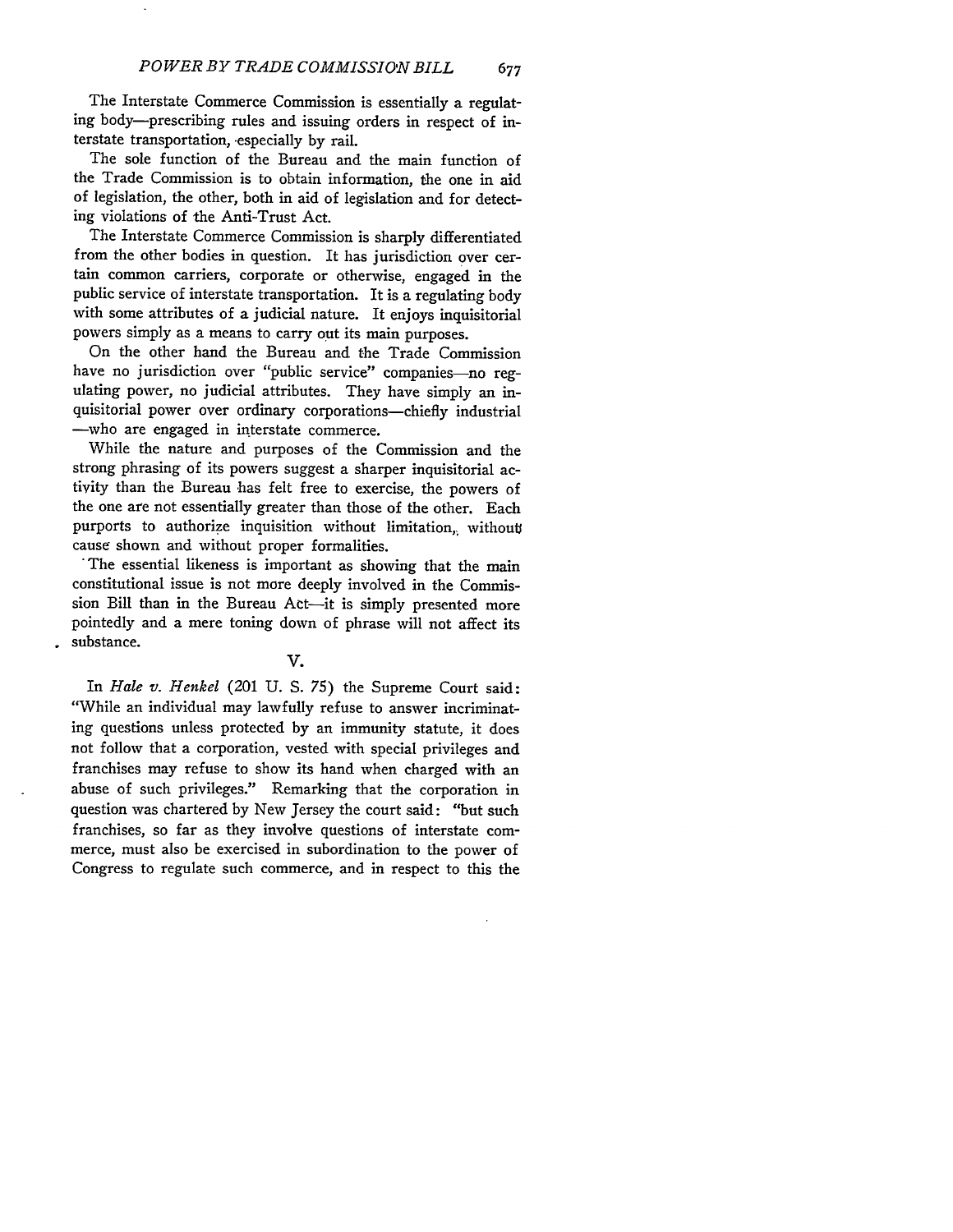general government may also assert a sovereign authority to ascertain whether such franchises have been exercised in a lawful manner, with a due regard to its laws. Being subject to this dual sovereignty, the general government possesses the same right to see that its own laws are respected as the state would have with respect to the special franchises vested in it by the laws of the state. The powers of the general government in this particular in the vindication of its own laws are the same as if the corporation had been created by an act of Congress. It is not intended to intimate, however, that it has a general visitatorial power over state corporations." The court, however, not only affirmed that a corporation is protected by the Constitution against unreasonable searches, but found the *subpoena duces tecum* in question "far too sweeping" to be "reasonable."

In *Harriman v. Interstate Commerce Commission* (211 U. S. 407, 417-421) the court said in regard to the "enormous scope of the power asserted for the commission": "The legislation that the commission may recommend embraces, according to the arguments before us, anything and everything that may be conceived to be within the power of Congress to regulate, if it relates to commerce with foreign nations or among the several states. And the result of the arguments is that whatever might influence the mind of the commission in its recommendations is a subject upon which it may summon witnesses before it and require them to disclose any facts, no matter how private, no matter what their tendency to disgrace the person whose attendance has been compelled. If we qualify the statement and say only, legitimately influence the mind of the commission in the opinion of the court called in aid, still it will be seen that the power, if it exists, is unparalleled in its vague extent.  $***$  How far Congress could legislate on the subject-matter of the questions put to the witnesses was one of the subjects of discussion, but we pass it by. Whether Congress itself has the unlimited power claimed by the commission, we also leave on one side. It was intimated that there was a limit in *Interstate Commerce Commission v. Brimson,* (154 U. S. 447, 448, 479). Whether it could delegate the power, if it possessed it, we also leave untouched, beyond remarking that so unqualified a delegation would present the constitutional difficulty in most acute form. \* \*\* The power to require testimony is limited as it usually is in English-speaking countries at least to the only cases where the sacrifice of privacy is neces-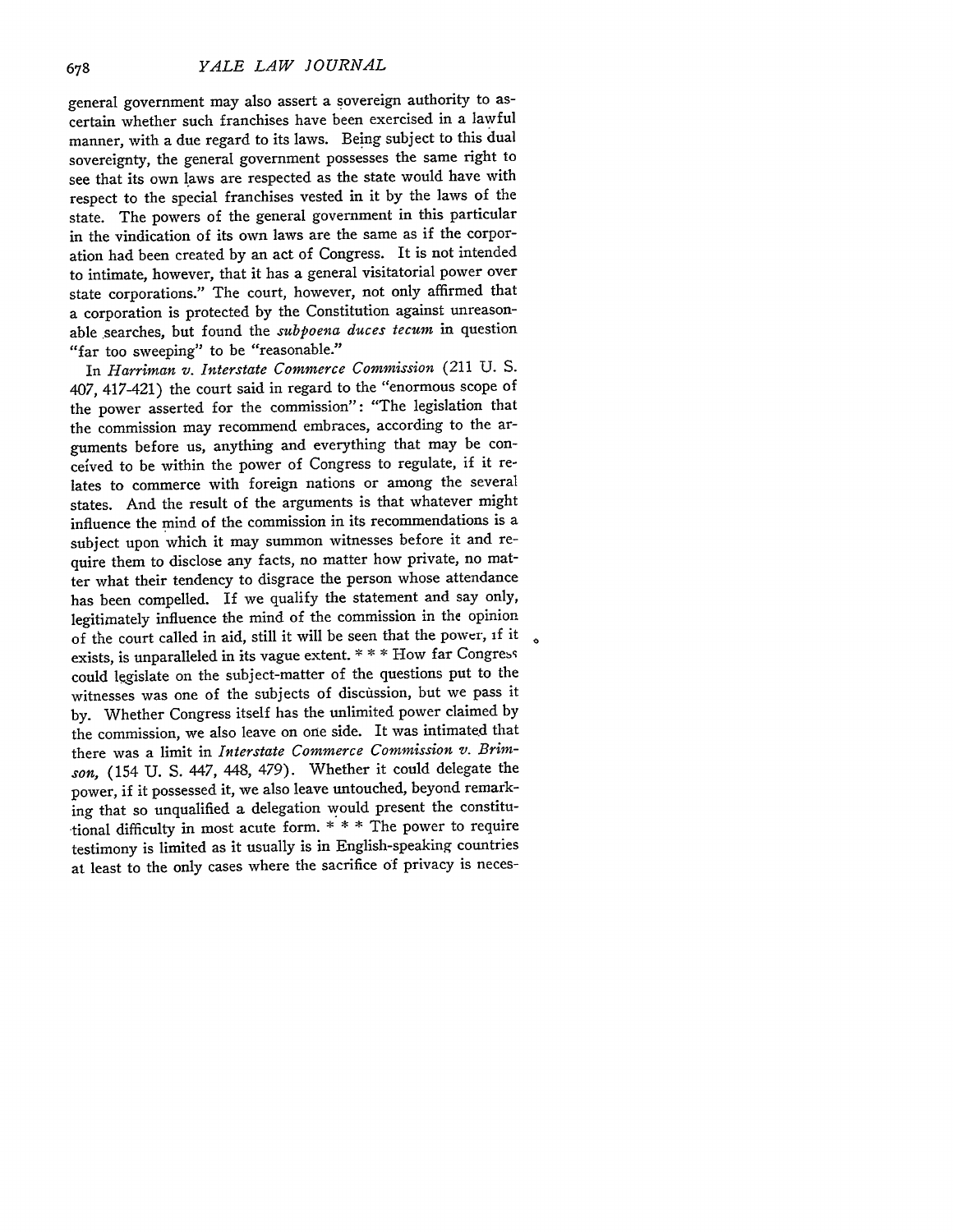sary-those where the investigations concern a specific breach of the law.  $***$  If by virtue of \$21 the power exists to summon witnesses for the purpose of recommending legislation, we hardly see why, under the same section, it should not extend to summoning them for the still vaguer reason that their testimony might furnish data considered by the commission of value in the determination of questions connected with the regulation of commerce. If we did not think, as we do, that the act clearly showed that the power to compel the attendance of witnesses was to be exercised only in connection with the quasi-judicial duties of the commission, we still should be unable to suppose that such an unprecedented grant was to be drawn from the counsels of perfection that have been quoted from §§12 and 21. We could not believe on the strength of other than explicit and unmistakable words that such autocratic power was given for any less specific object of inquiry than a breach of existing law, in which, and in which alone, as we have said, thereis any need that personal matters should be revealed."

The latest decision of the Supreme Court of interest is *Weeks v. U. S.* (Feb. 24, 1914). The taking of papers from Weeks' house by a United States marshal without warrant was held to be an unlawful seizure. "If letters and private documents can be thus seized and held and used in evidence against a citizen accused of an offense, the protection of the Fourth Amendment declaring his right to be secure against such searches and seizures is of no value, and, so far as those thus placed are concerned, might as well be stricken from the Constitution. The efforts of the courts and their officials to bring the guilty to punishment, praiseworthy as they are, are not to be aided by the sacrifice of those great principles established by years of endeavor and suffering which have resulted in their embodiment in the fundamental law of the land." The court supported its opinion by citing *Hale v. Henkel,* "wherein it was held that a *subpoena duces tecum* requiring a corporation to produce all its contracts and correspondence with no less than six other companies, as well as all letters received by the corporation from thirteen other companies located in different parts of the United States, was an unreasonable search and seizure within the Fourth Amendment."

In an opinion on the Bureau's powers, I said in conclusion: "I find that lawful questions should relate to subjects within range of the constitutional powers of Congress and should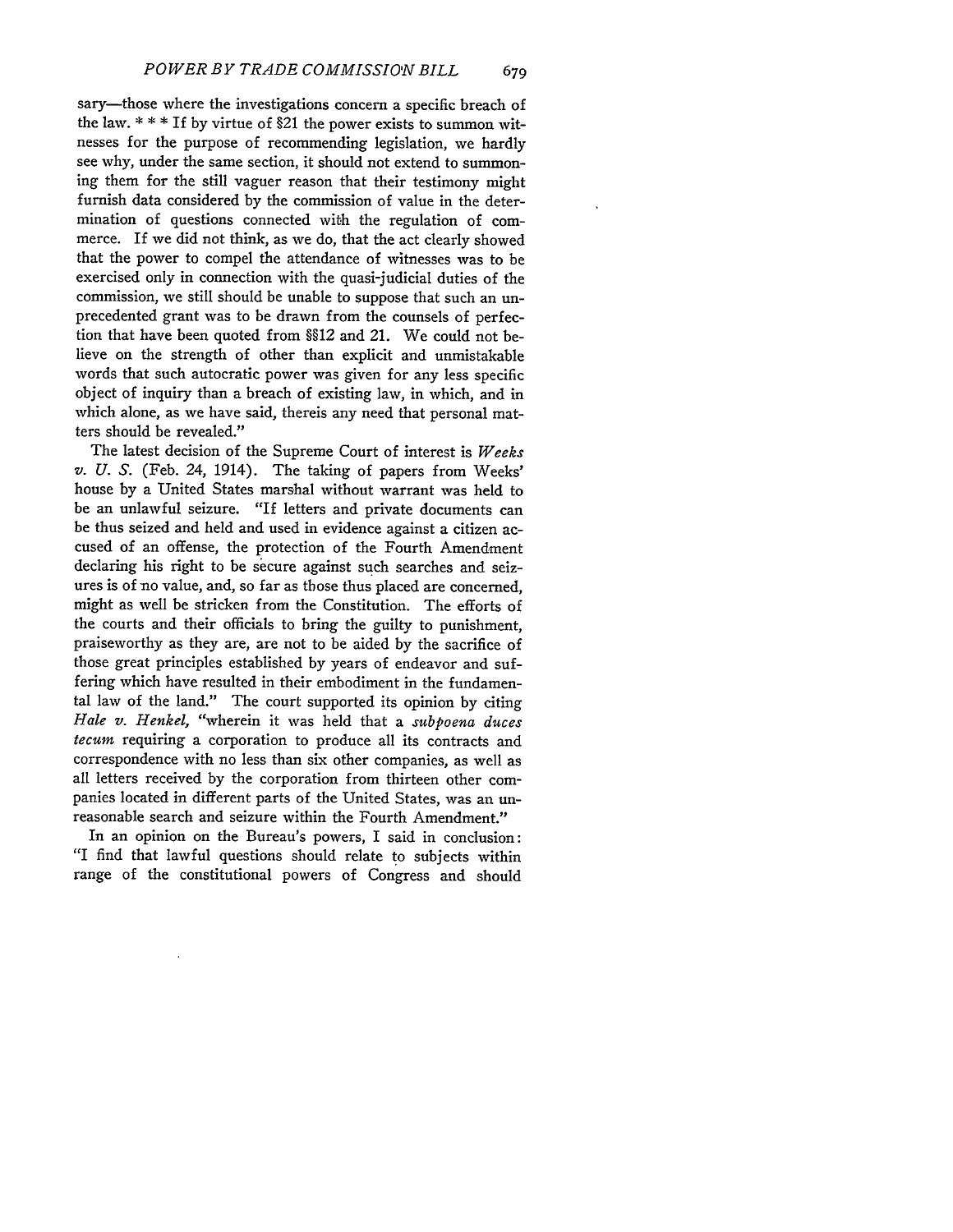be directed as closely as possible to eliciting facts germane to the exercise of these powers, excluding queries prompted by an impertinent curiosity or a vague desire for information. And I find that demands may be lawfully resisted by an assertion of personal rights whenever compliance would involve an unwarrantable disclosure of private affairs or an excessive expenditure of private means  $x \times x$ . The Act purports to invest the Bureau with inquisitorial power of wide range and great severity. For this reason my treatment has been uniformly critical, as becomes the scrutiny of all inquisitorial laws. For this reason the Bureau's action should be watched with vigilan regard for private rights, so that these be not invaded by unlawful search; and, with special regard for the integrity of state corporations, the first opportunity should be taken to maintain their freedom from a visitorial power in Congress or its delegate. It must be insisted that Congress has no other or greater power over these corporations, as such, than it has over individual citizens of the states.

"A deeper incentive to vigilance is the preservation of the proper jurisdiction of the states. The Bureau of Corporations should never be allowed to exercise powers suggestive of an exclusive federal right to regulate all business of more than parochial interest." In this relation I note that the statement of the case in *U. S. v. Armour* (142 Fed. Rep., p. 812), recites that the Commissioner of Corporations, Mr. Garfield, "testified that he had previously read a pamphlet of Mr. Randolph (being an opinion by Carman F. Randolph on the status and powers of the Bureau of Corporations organized under Section 6 of the Act of Congress creating the Department of Commerce and Labor) and had in mind, in talking with Mr. Krauthoff, that there was a line of privacy which, under the Constitution, Congress could not invade, and that the question as to his investigations invading that line was a matter for discussion. between them."

As a matter of fact the Bureau has never so pressed its compulsory powers to provoke a test of their validity. The Report for 1912 states that they have seldom been exercised, the information desired being generally given on request.

The conclusions of the opinion are strengthened by the later decisions cited. *Hale v. Henkel,* while maintaining a proper federal right to see that state corporations respect Federal law, disclaims any general federal visitorial power over them and